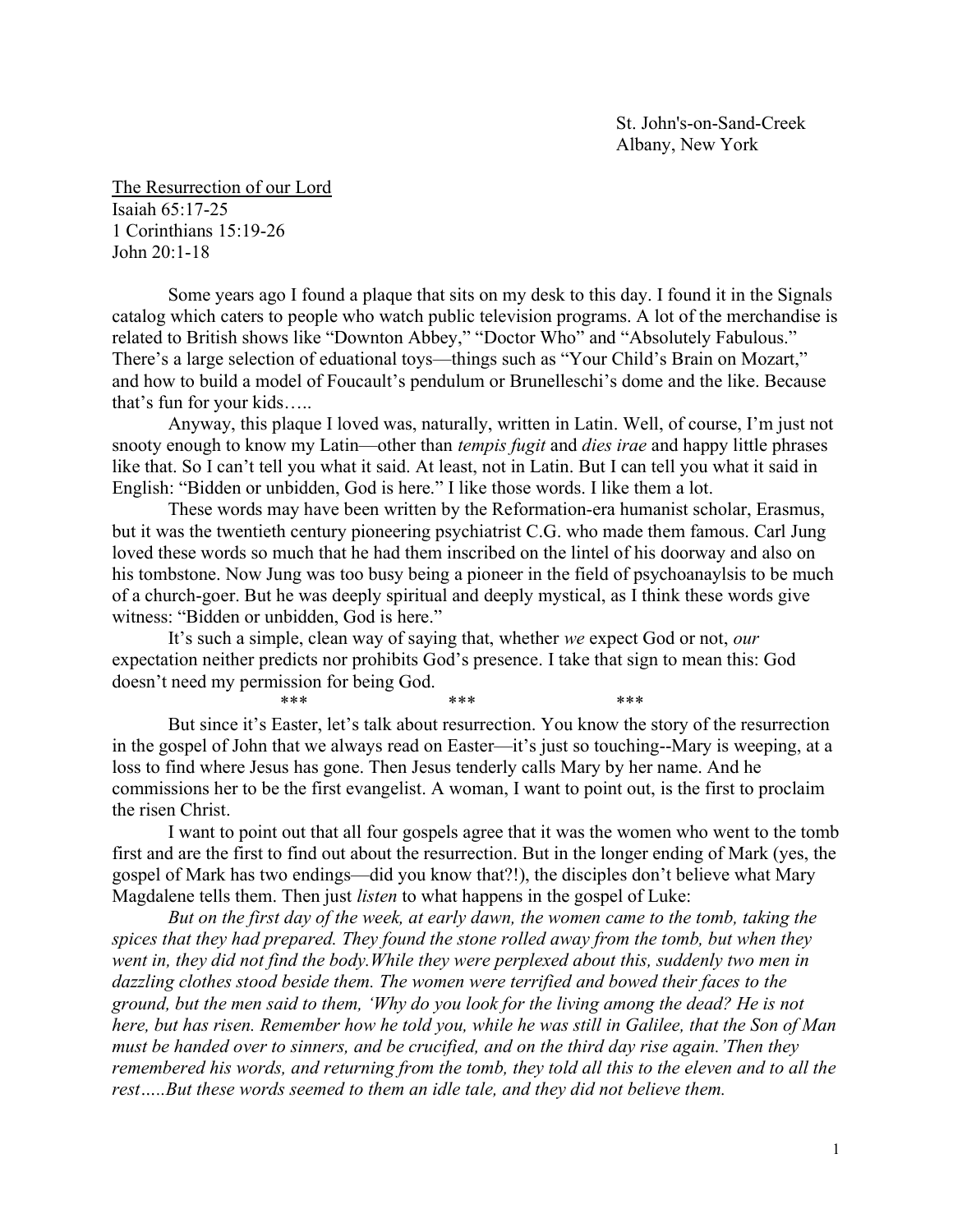At my sermon study on Monday, one of my female colleagues quoted the first-century scholar and historian, Josephus who wrote, ""From women let not evidence be accepted, because of the levity and temerity of their sex." And then Lynne said, "So I'm tempted to say from the pulpit this Sunday, "Well, the disciples didn't think women had much to say, so I'll just go and sit down now!"

But just for today, anyway, since it's Easter, let's give the disciples a break. And let's give the writers of Mark's and Luke's gospels a break. After all, nobody was expecting resurrection. Even Mary, when the gardener spoke to her wasn't expecting he'd turn out to be Jesus. She didn't recognize him. He recognized her.

When the women came to the tomb, what they were surely expecting was death. As they were right to expect. Death ends our mortal lives. The poet ee cummings puts is succinctly when he writes, "and death, I think, is no parenthesis." Death is the great period at the end of the sentence of human life.

 So we have to take the expectations of the disciples very seriously and maybe even forgive them for disbelieving Mary Magdalene's words. And imagine her own shock at seeing him resurrected, particularly given how wrenching it must have been for her to have seen him die. Most people didn't go all the way to the end with Jesus. Most of the disciples didn't. But the women did. They went the whole way with Jesus. They saw him, parched, shrunken, desolate, naked and dead on the cross. So what else can Mary Magdalene have expected when she went to the tomb other than the sorry residue of death and the onset of decay?

 Was there joy when she saw him again, alive? Or was there fear? Who knows? I don't know. We speculate. But of one thing only can we be certain: She surely wasn't expecting him. Yet bidden or not, Jesus was there. God in Christ was there. And spoke her name. Her name, on the mouth of a miracle. In Luke, the disciples chose not to believe her. She was just a woman. Apparently they tell idle tales. Or maybe not!

 $***$  \*\*\*  $***$  \*\*\* Now, as I look out over the congregation today, I see faces that I didn't see here on Friday. Or Thursday. I see faces I didn't see here last Sunday when we read the whole bloody story of the crucifixion. Personallly, I don't really know what it's like to show up on church without having been there on Palm Sunday, Maundy Thursday and Good Friday. After all, I'm required to be here on those days. And when I was a kid, my mama didn't let me skip out.

 Still, I do know what it's like not to want to miss a party. And Easter Sunday always begins with a party—egg hunts, candy, big brunches after loud and festive church services. I, personally, hate to miss a party. And skipping the Good Friday brutalities—I can understand that, too. I try to give death the slip whenever I can.

But by ignoring the despair and misery that levelled Jesus—and his followers—as he died, we end up making Easter Sunday into some kind of pretty cartoon. We end up domesticating Easter, making it about bunnies and chicks and all those things we know to *expect* in the spring—crocuses and lilies, brand-new dresses and warmer weather. At Easter we color our world in pastels: buttercup yellow and powder-puff pink, lavender blue and robin's egg green.

But the *real* story of Easter isn't about make-believe. It's as real as our own lives. The real Easter story doesn't deny the dark nights of our souls. It embraces them. The real Easter story calls our attention to them, telling us in no uncertain terms that, bidden or unbidden, God is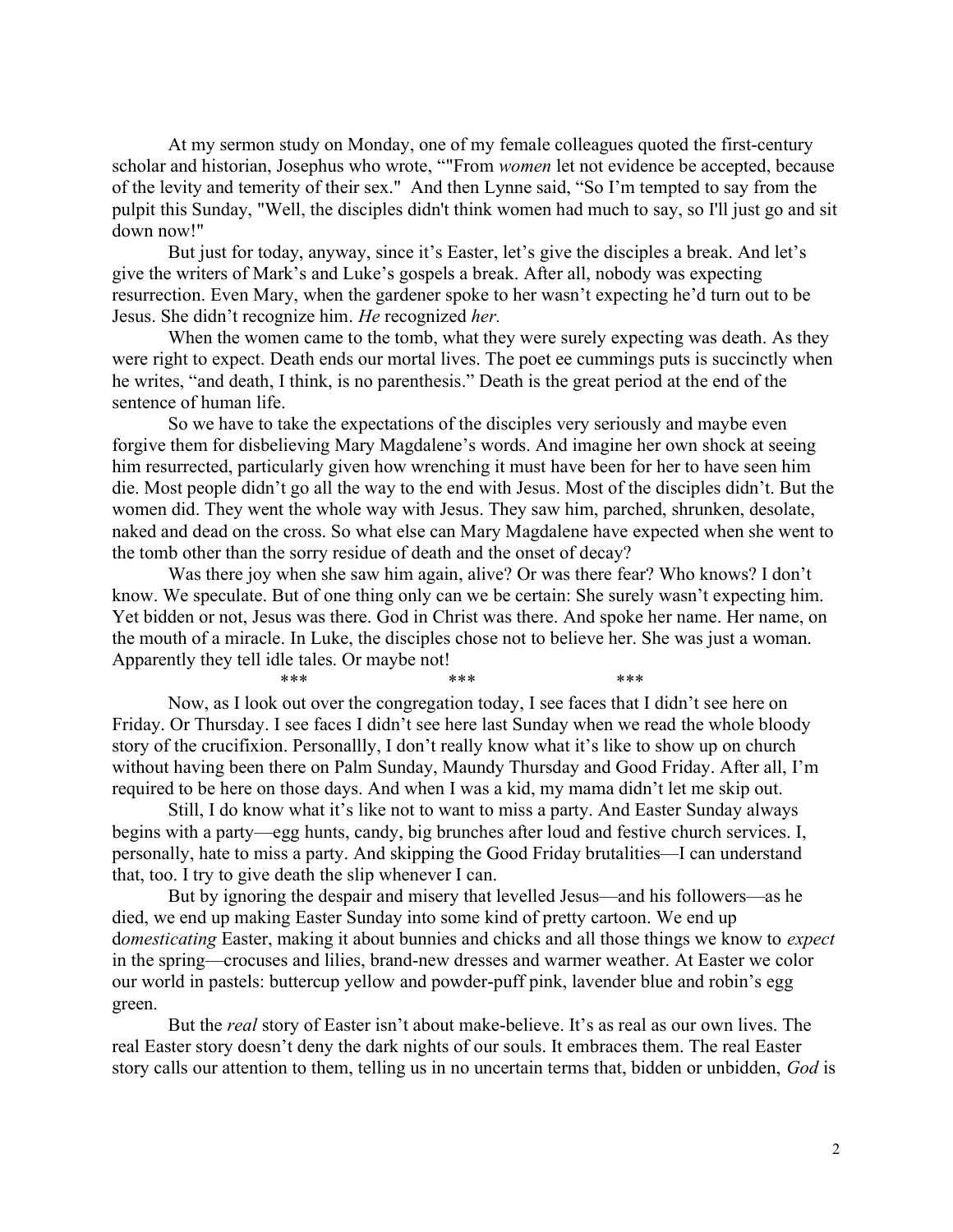there. All the way, all the time. Not just at our parties (where we tend to forget God, anyway), but in our miseries, when we cry out to God the loudest and hardest.

 And just because we don't expect to find God, or just because we don't believe in God, or just because we can't prove God's existence--that in no way alters or affects the possibility of God's existence. Or of God in our presence even now.

 Maybe that was what was so startling for Mary Magdalene. She had to let her world be turned topsy-turvy so quickly. Talk about grace under pressure! She had to believe in something absolutely impossible right on the spot—that the forces that control human life don't control God, that death was perhaps not the eternal "no" of all existence but instead perhaps the passageway into God's endless "yes." Confounding mystery! A defiance of logic…..But here I want to share the wisdom of the  $13<sup>th</sup>$ -century Sufi poet, Jelaluddin Rumi, who gives us a piece of advice, as well as an important warning, "The eye goes blind," he writes, "when it only wants to see why."

 We live, whether we want to or not, with the mystery of God. The mystery that not even reason, arrogance or ignorance can solve.

 "Real faith," the Jewish theologian Martin Buber says, "means holding ourselves open to the unconditional mystery which we enounter in every sphere of our life which cannot be compressed in any formula."

 The real Easter story makes sport of our expectations of death and finality. The real Easter story flings reason aside like an old shoe.

 In the real Easter story, we are each called by our name, just like Mary was. We are invited suspend our disbelief and freefall in grace, taking on faith no less than what the agesempty tomb tells us: that bidden or unbidden, God is here.

 So what does resurrection look like in our own lives? How do we live our lives, 2,000 years later, on this side of resurrection? Tough question, honestly. I tell you, that's the question I want to ask whenever I look at war and our long history of warring. That's the question I want to ask when I look at our cheap and ugly presidential politics. That's the question I want to ask when bills and policies and social movements that combat our social ills run aground again and again. Is warring and sparring and wrangling living like resurrection people?

 So how do we live the resurrection in our lives? Personally, I think we need to keep speaking out on behalf of those oppressed, marginalized, victimized, brutalized. I think we need to keep our wits about us and vote and lobby and petition and write letters and be good civic stewards.

 But we need to live resurrection in our hearts every bit as much. So as the Easter season opens and spring broadens our horizons, I invite you to move into the seven week of Easter trying to indentify how you can live with resurrection in your heart and in your life. Fatigue and discouragement are easy default emotions. Compasson takes resileniency. Hope demands courage. Paying attention demands our awareness. But isn't it just for these things that Christ was resurrected, so that we might be resurrected ourselves into fuller life, greater trust in God and a more caring relationship to the world in which we live?

 The Guatemalen poet and activist, Julia Esquivel who has devoted her life to battling human rights abuses, has a poem entitled, "Threatened with Resurrection." In it she writes about the sleeplessness of those who work for peace and justice. But she says it is not the horror of this life, nor the noise of this life that leads to sleeplessness. Rather it is a kind of hope, a hope that cannot be vanquished. And hope itself is a kind of vigil for the living. Here are Julia Esquivel's closing lines of her poem: